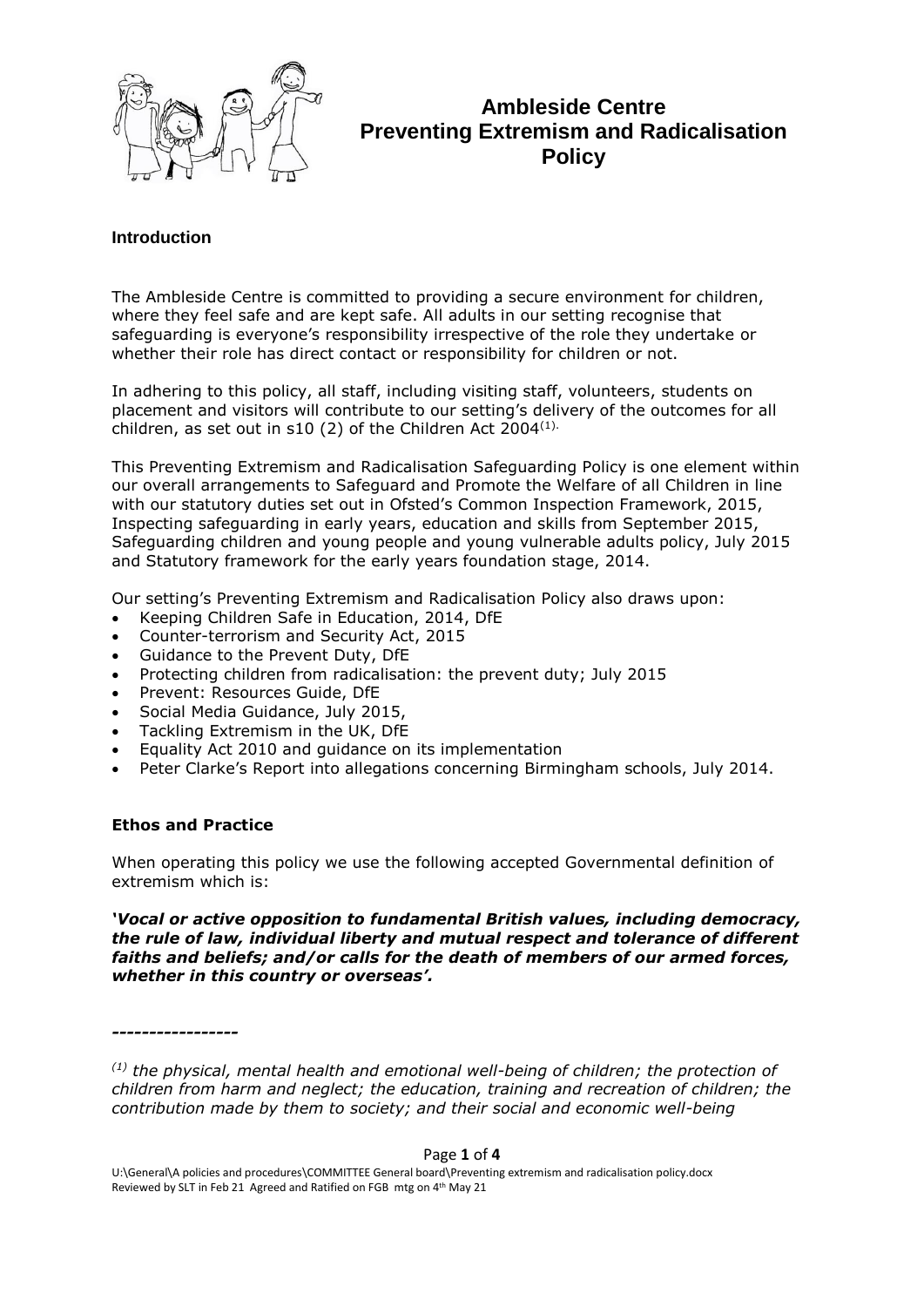- There is no place for extremist views of any kind in our setting, whether from internal sources –children, staff or management, or external sources - school community, external agencies or individuals. The children see our setting as a safe place where they can ask questions about the world and where our staff encourage and facilitate these opportunities.
- As a setting we recognise that extremism and exposure to extremist materials and influences can lead to poor outcomes for children and so should be addressed as a safeguarding concern as set out in this policy. We also recognise that if we fail to challenge extremist views, we are failing to protect our children.
- We aim to provide a broad and balanced early years curriculum, delivered by skilled professionals, so that our children understand and become tolerant of difference and diversity and also to ensure that they thrive and feel valued and respected as individuals.
- Children can be exposed to extremist influences or prejudiced views from an early age which originate from a variety of sources and media, including via the internet. There may be times when children may reflect or display views that may be discriminatory, prejudiced or extremist, including using derogatory language.
- Any prejudice, discrimination or extremist views, including derogatory language, displayed by children or staff will always be challenged and where appropriate supported through discussion with children and their families and the Code of Conduct for staff.
- Where misconduct by a member of staff is proven the matter will be referred to the Local Authority.

As part of wider safeguarding responsibilities setting staff will be alert to:

- Disclosures by children of their exposure to the extremist actions, views or materials of others outside of the setting, such as in their homes or community groups.
- Graffiti symbols, writing or art work promoting extremist messages or images
- Children exposed to extremist material online, including through social networking sites
- Parental reports of changes in behaviour, friendship or actions and requests for assistance
- Local authority services, and police reports of issues affecting children in other schools or settings
- Use of extremist or 'hate' terms to exclude others or incite violence
- Intolerance of difference, whether secular or religious or, in line with our equalities policy, views based on, but not exclusive to, gender, disability, homophobia, race, colour or culture

Our setting will closely follow any locally agreed procedure as set out by the Local Authority and /or the Safeguarding Children Board's agreed processes and criteria for safeguarding individuals vulnerable to extremism and radicalisation. **Teaching Approaches**

### Page **2** of **4**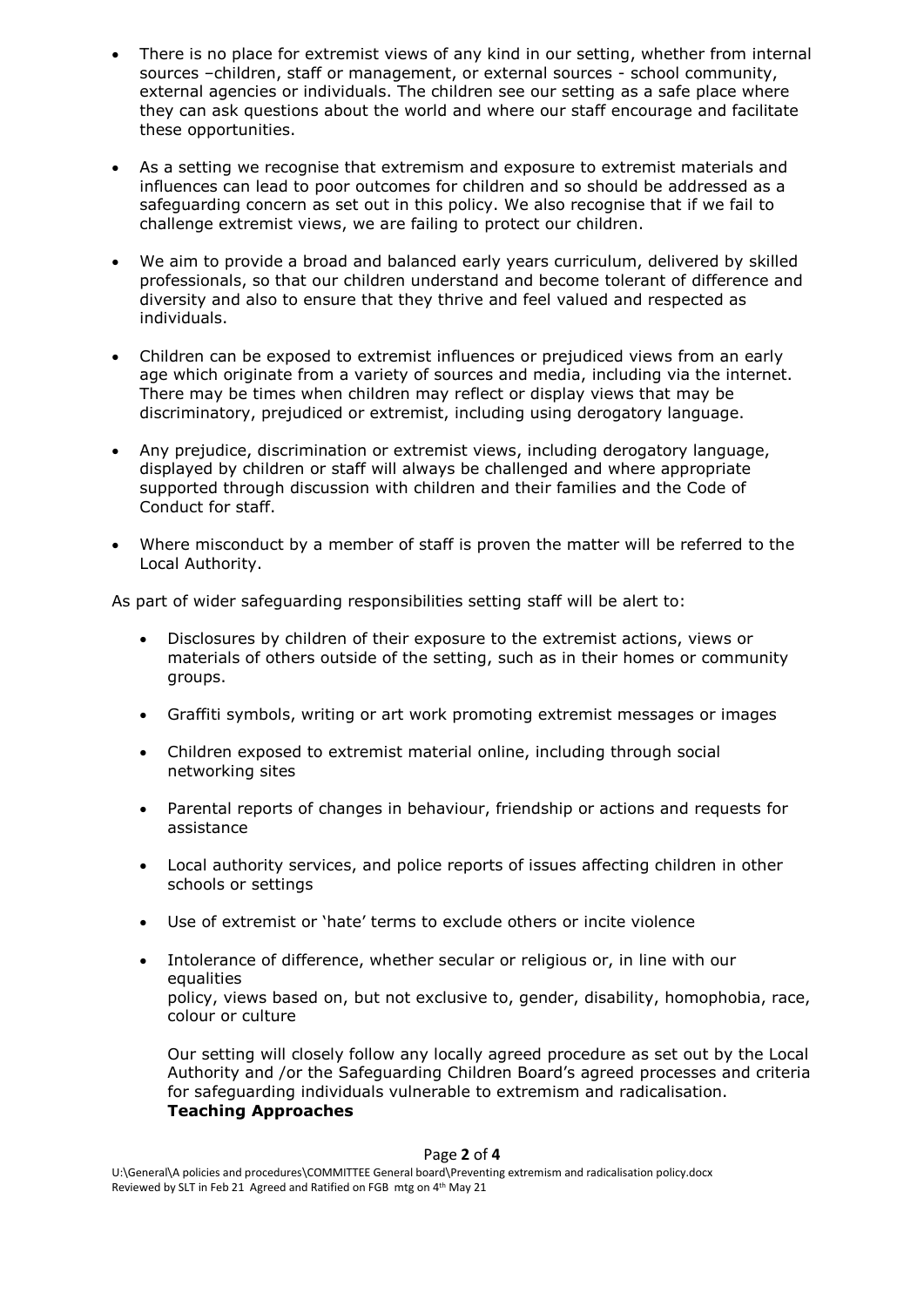- We will ensure our teaching approaches help children to build resilience to extremism and give them a positive sense of identity through Personal, Social and Emotional development and the promotion of critical thinking. We will aim to ensure that all our staff are equipped to recognize extremism and are skilled and confident enough to challenge it in a way appropriate to the child's age and level of development.
- We will facilitate a 'safe place' for children to speak confidently and openly about any worries or concerns they may have concerning their safety and will equip our children with the appropriate skills to become self-assured young people.
- This approach will be embedded within the ethos of our setting so that children know and understand what safe and acceptable behaviour is in the context of extremism and radicalisation. Our goal is to build mutual respect and understanding and to promote the use of dialogue not violence as a form of conflict resolution.
- We will work with local partners, families and communities in our efforts to ensure our setting understands and embraces our local context and values in challenging extremist views and to assist in the broadening of children's experiences. We will help support children who may be vulnerable to such influences as part of our wider safeguarding responsibilities and in such instances seek external support from the Local Authority and/or local partnership structures working to prevent extremism.
- At our setting we will promote the values of democracy, the rules of law, individual liberty, mutual respect and tolerance for those with different faiths and beliefs. We will teach and encourage children to respect one another and to respect and tolerate difference, especially those of a different faith or no faith.

### **Whistle Blowing**

 Where there are concerns of extremism or radicalisation children and staff will be encouraged to make use of our internal systems to Whistle Blow or raise any issue in confidence.

Please refer to our setting's Whistle Blowing Policy.

### **Safeguarding**

 Staff at our setting will be alert to the fact that whilst extremism and radicalisation is broadly a safeguarding issue there may be some instances where a child or children may be at direct risk of harm or neglect. For example; staff may be aware of information about a child's family related to extremism that may place a child at risk of harm Therefore all adults working in our setting (including visiting staff, volunteers' contractors, and students on placement) are required to report instances where they believe a child may be at risk of harm or neglect to the Lead Safeguarding Practitioner or setting Manager.

#### Page **3** of **4**